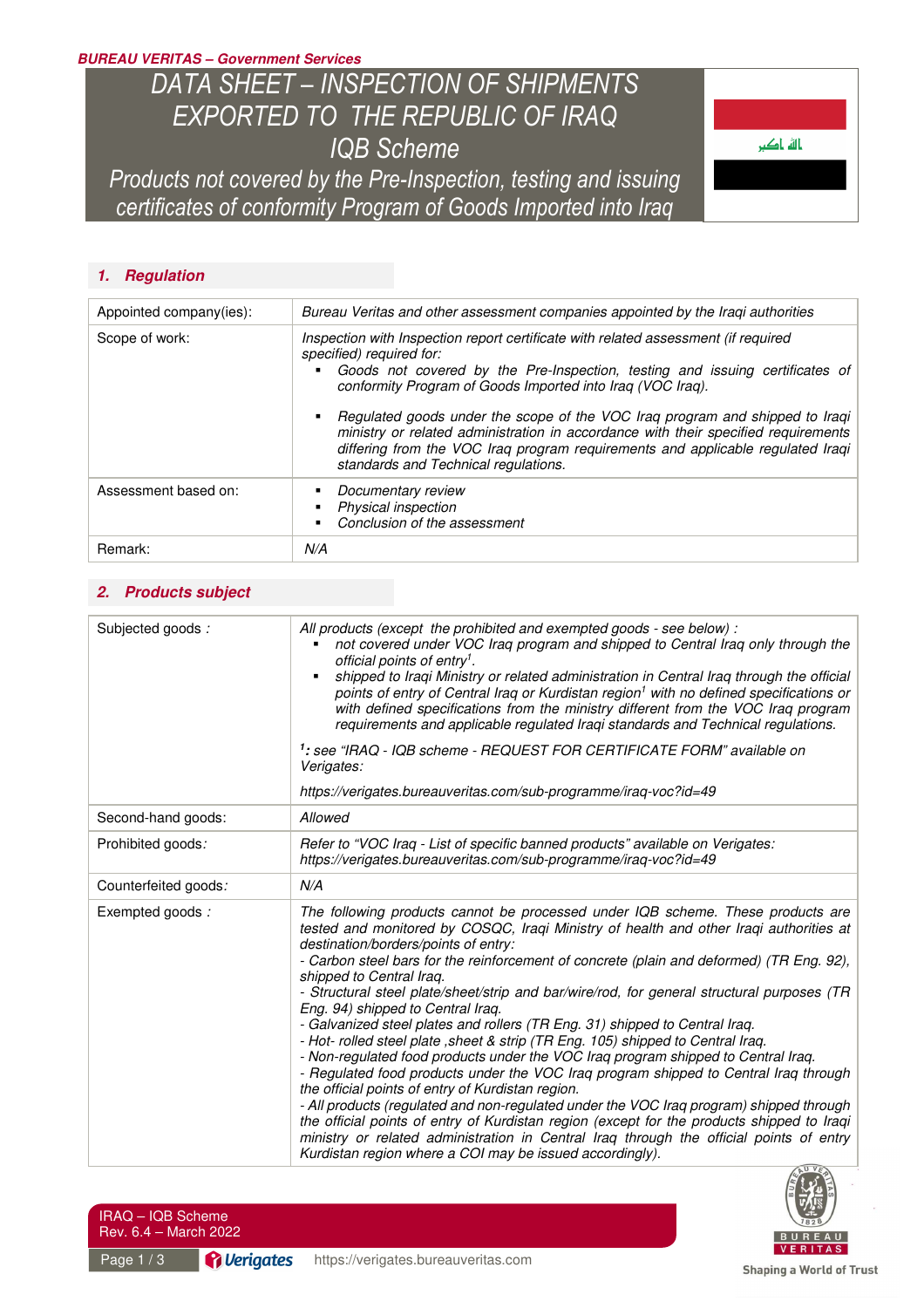## *– DATA SHEET –*

#### *BUREAU VERITAS*

| Minimum value subject to the | No |
|------------------------------|----|
| programme:                   |    |

## *3. Technical requirement*

| Conformity requirements:                  | Technical assessment according to defined specifications if required by the<br>importer/consignee (Iraqi ministry or related administration). Extract from the contract<br>between the Iraqi authority and the intermediate $/$ exporter showing such defined<br>specifications shall be provided.                                                                                                                                                                                               |
|-------------------------------------------|--------------------------------------------------------------------------------------------------------------------------------------------------------------------------------------------------------------------------------------------------------------------------------------------------------------------------------------------------------------------------------------------------------------------------------------------------------------------------------------------------|
| National deviations:                      | N/A                                                                                                                                                                                                                                                                                                                                                                                                                                                                                              |
| Labelling requirements:                   | (See above – Conformity requirements)                                                                                                                                                                                                                                                                                                                                                                                                                                                            |
| specific requirements<br>Other<br>$(*)$ : | - If non-subject products and subject products shipped to Iraqi Ministry or related<br>administration with defined specifications from the ministry (different from the VOC Iraq<br>program, standards and technical regulations requirements), additional<br>services/assessment/testing may be required, in addition to the COI, as applicable per<br>the contract between the authority and the intermediate/exporter (copy of this extract will<br>be provided with the required documents). |

## *4. Application*

| Applicant:             | Exporter or importer                                                                                                                                                                                                                                                                                                                                                   |
|------------------------|------------------------------------------------------------------------------------------------------------------------------------------------------------------------------------------------------------------------------------------------------------------------------------------------------------------------------------------------------------------------|
| Application name:      | Request for certificate (RFC)<br>See "IRAQ - IQB scheme - REQUEST FOR CERTIFICATE FORM" available on<br>Verigates:<br>https://verigates.bureauveritas.com/sub-programme/irag-voc?id=49                                                                                                                                                                                 |
| Required documents:    | Pro forma or final invoice Transport document (Bil of lading / Air Way Bill /<br>$\bullet$<br>CMR<br>Letter of credit<br>$\bullet$<br>If any and if the importer/consignee is an Iraqi Ministry or related administration,<br>$\bullet$<br>extract from the contract between the Iraqi authority and the intermediate /<br>exporter showing the defined specifications |
| Application office(s): | Bureau Veritas offices (see contacts list available on Verigates):<br>https://verigates.bureauveritas.com/sub-programme/iraq-iqb-scheme?id=49                                                                                                                                                                                                                          |

## *5. Control testing requirements*

| Applicable cases:    | N/A |
|----------------------|-----|
| Laboratory criteria: | N/A |
| Testing:             | N/A |

## *6. Physical inspection requirements*

| Scope of inspection:    | Quantity, quality |
|-------------------------|-------------------|
| Destination inspection: | N/A               |
| Witness of loading:     | N/A               |
| Seal of container:      | N/A               |



IRAQ – IQB Scheme Rev. 6.4 – March 2022

Shaping a World of Trust